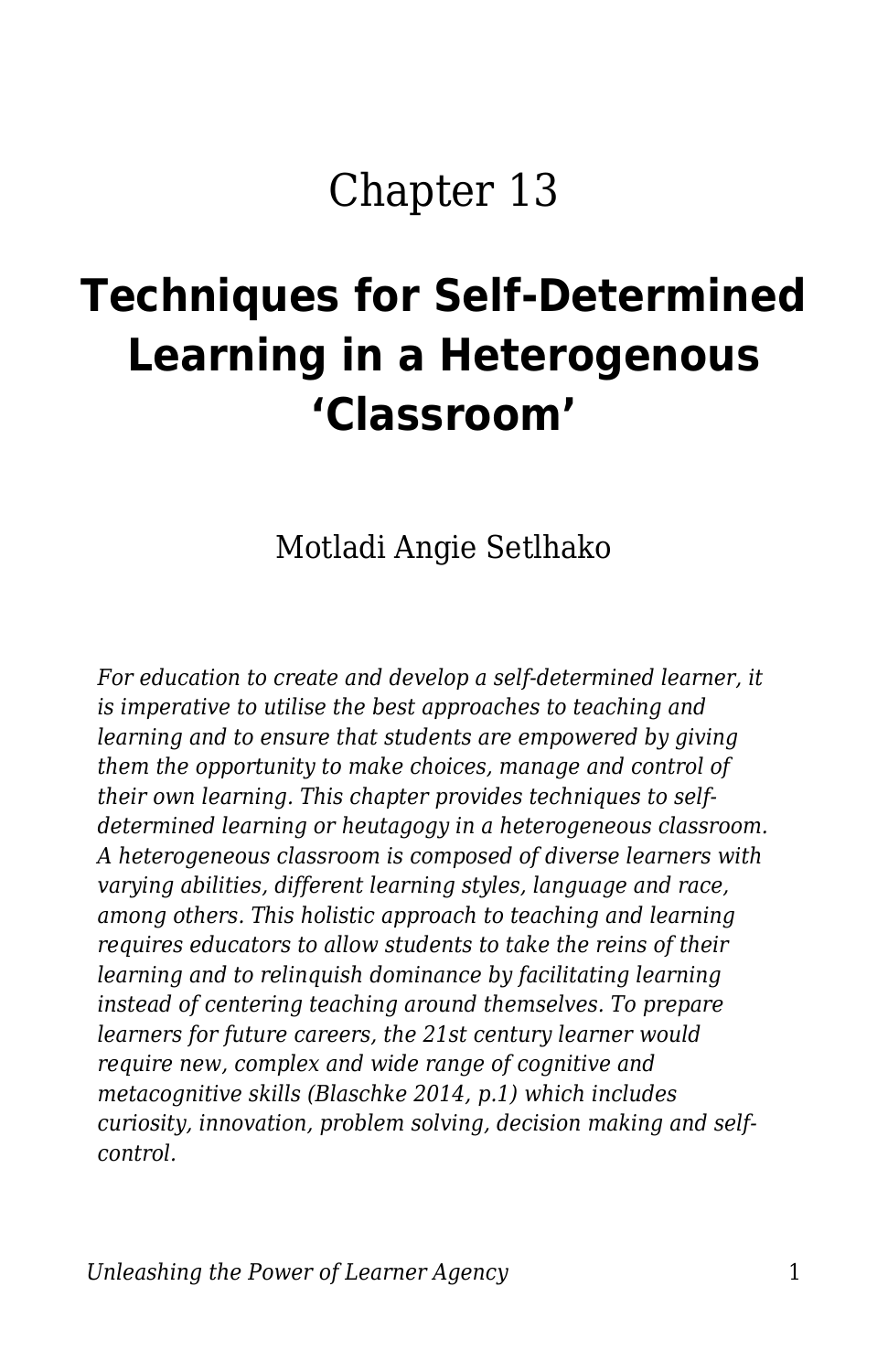#### **Introduction**

The University of South Africa (UNISA) has been a distance learning institution since its early beginnings in 1916, providing higher education to thousands of adults who were not able to pursue higher education face-to-face. The models of learning informing the institution's provision have been very diverse over the last one hundred years. The university has become the largest provider of teaching degrees in the country with the demise of teacher training colleges. *Being a Professional Teacher* is a compulsory module for all students enrolled to become teachers at UNISA. It is offered by the College of Education (CoE) at UNISA. The CoE offers all teacher education programmes and produces more than 50% of teachers in the South Africa. For many first year students, enrolling at the university having come from face-to-face learning institutions, elearning is often novel and challenging. The purpose of using an elearning approach for first year students is to enable learning, allowing students to access information electronically, empower teachers and students through the use of digital technology (Abbad, Morris, & de Nahlik, 2009; Bates, 2005; Keller & Cernerud, 2002; LaRose, Gregg & Eastin, 1998).

Generally, technology has provided more people access to education. E-learning provides access for all students, particularly for distance learning students, irrespective of their location and enhances opportunities for learning in many impoverished and under-resourced rural areas. Increased access to information and education, as a whole, means the role of teachers and lecturers must also change (Vandeyar, 2014). Using technology, creates a world of new discoveries and exploration (Setlhako, 2018) and as facilitators of learning, lecturers need to encourage, support and engage students so that they participate actively in the learning process. This is a major way of ensuring that lecturers as facilitators of learning provide relevant knowledge and skills related to societal and educational needs, especially in times of rapidly changing technology and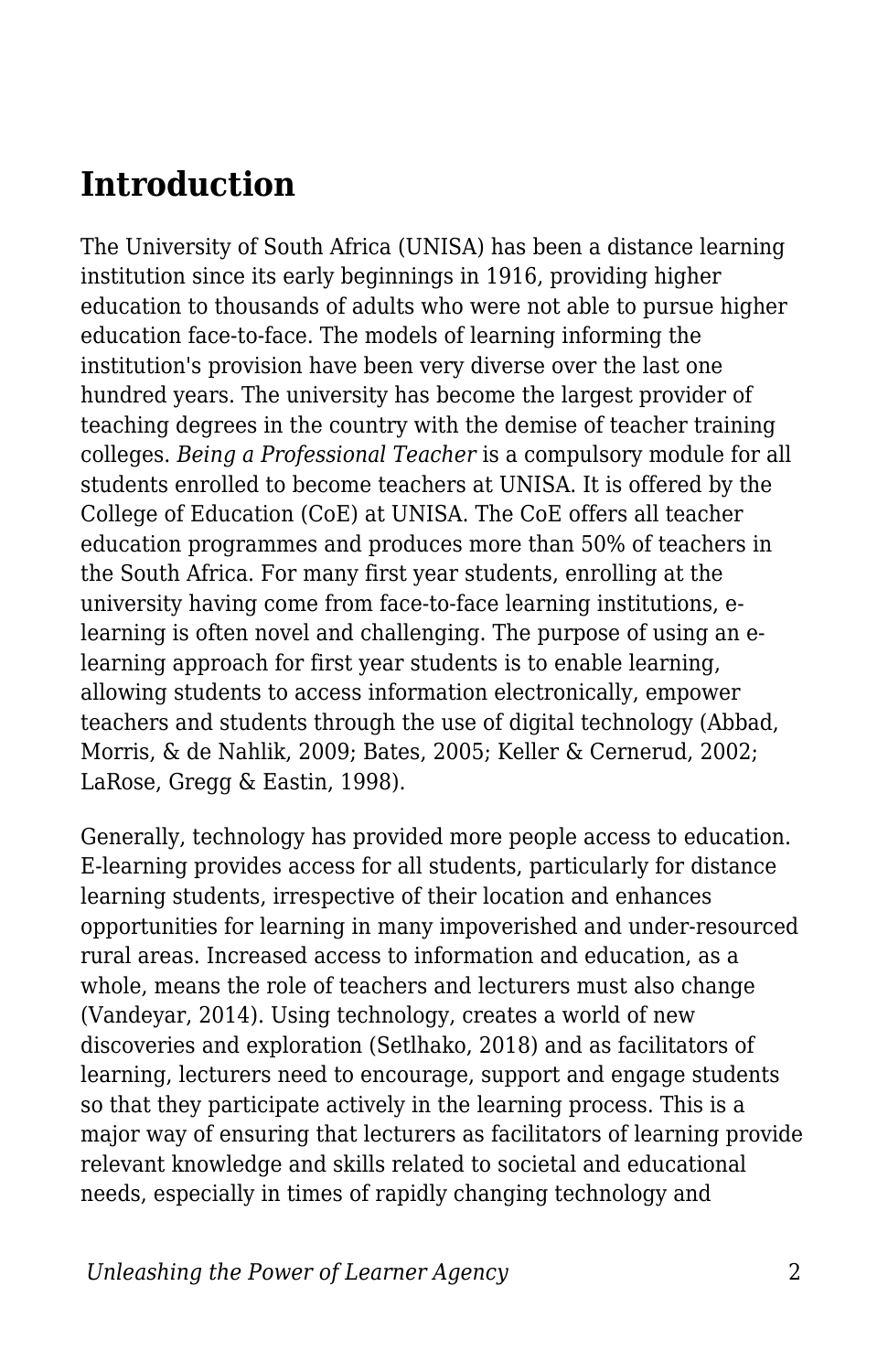economic uncertainty. Technology enables people to have easy access to information to keep functioning, in times of economic uncertainties, through internet connection using online platforms. Hase (2016) asserts that it becomes easier for people to fulfil their abilities as selfdetermined learners. It also gives people innovative incentives to be creative and find new ways to improve their lives.

However, the so-called 'digital divide', an unequal access to information, communication technologies (ICT) and, therefore internet access, is a factor to consider given the demography of most of the UNISA students. The student population is very heterogeneous with respect to culture, race, religion, learning styles and linguistic backgrounds; family structures; socio-economic status; and ability levels (Kronberg, York-Barr, Arnold, Gombos, Truex, Vallejo & Stevenson, 1997). The aim of obtaining a teaching qualification in this program is to develop teachers, whatever their background, who have mastered the 'four Cs', namely critical thinking, creativity, communication, and collaboration (Blair, 2012), appropriate employability skills and competencies required for the  $21<sup>st</sup>$  century and the changing world of work as well. They will have developed cognitively and exhibit critical thinking skills and become experts in their content and pedagogical knowledge (Blaschke and Hase, 2015; Brown, 2015; Salehi, 2018).

What we can add to content and pedagogical knowledge now is technological knowledge (Kurt, 2018). Students need to integrate these three types of knowledge, technological, pedagogical and content (TPACK) into their learning (Kurt, 2018; Mishra & Koehler, 2006).

The South African Higher Education Act (1997) states that one of the purposes of higher education is to provide South African society with high-level competencies and expertise necessary for the growth and prosperity of a modern economy. The South African White Paper on e-Education (DoE, 2004) states that South African students should be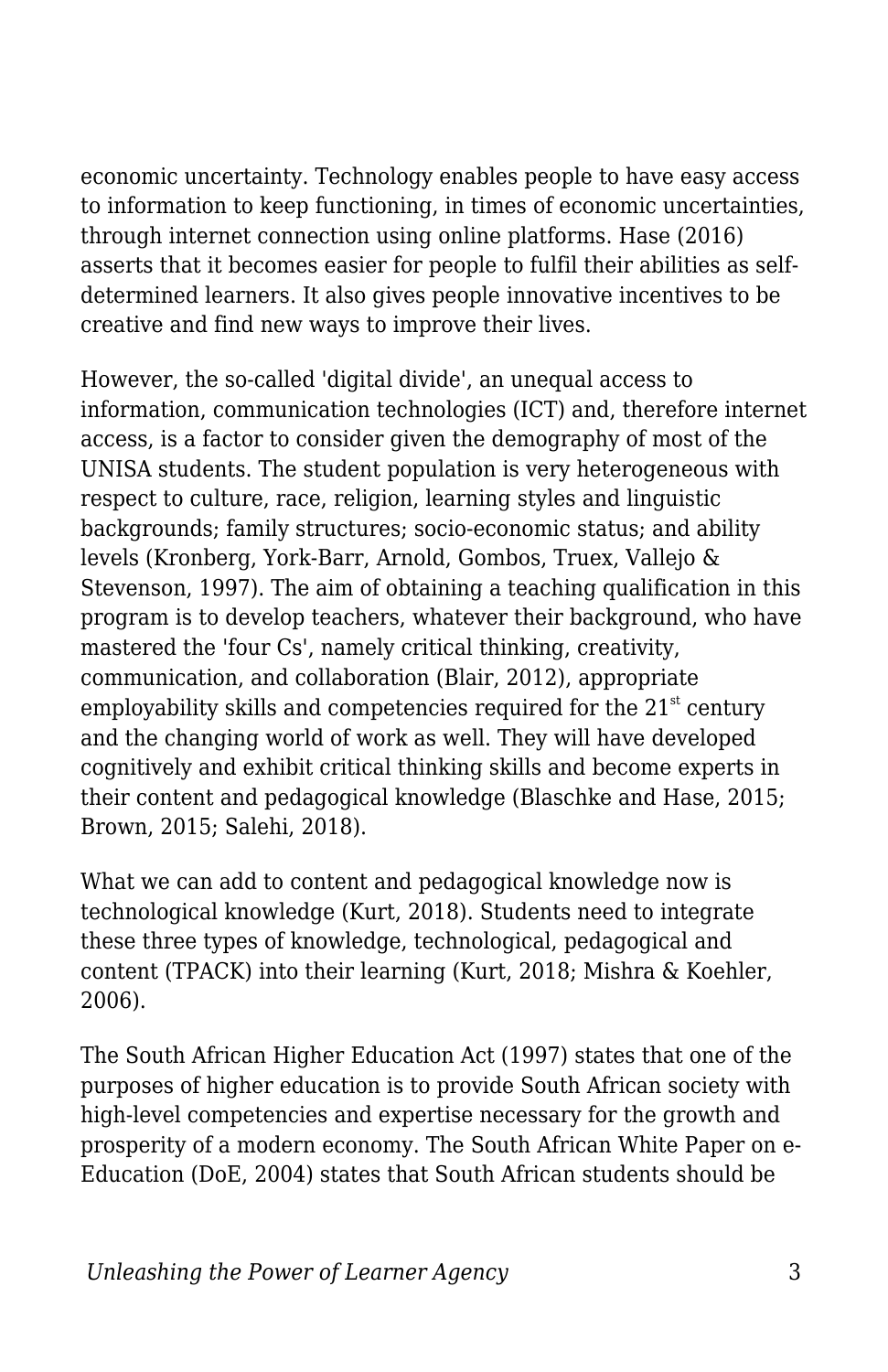able to use Information and Communications Technology (ICT) so as to fully participate, confidently and creatively, in a global society. This technological knowledge and skills needs to be embedded in modern education. As all institutions of learning are mandated to embrace elearning, it is required of them to develop new and relevant approaches to teaching and learning.

## **Learning**

There is a growing awareness in educational circles that students have a role to play in the teaching and learning process, given the opportunity (Daly, 2008; Freire, 1972; Hill, 2015). However, in the South African context because of cultural factors, there remains a strong perception that the best ways in which people learn occur from respecting seniors, considering their experiences and involving them in the planning of activities, or providing a conducive environment, but ignoring their unique style of learning (Richards, 2002). In Africa in traditional societies, patriarchy remains a strong element of culture. The system encourages a resistance to questioning, critical thinking and going against the tide.

Lave and Wenger's (1991) 'situated learning' and 'community of practice' seem at present to speak most directly to the needs of 21st century learning. This type of approach to learning makes it possible to include ideas about social and global responsibility so that students understand their social and civic responsibility (Hurtado, Ruiz, and Whang, 2012) from a young age. In addition, as countries are gradually becoming interconnected and the global markets improving through technological advancement (United Nation, 2019), new occupations that require different skills and competencies are founded. Such innovations call for education to change and the way they in which knowledge is delivered will need to change. Thus, the imperative for today's teaching and learning is to identify the new skills sets that will equip tomorrow's students with skills that will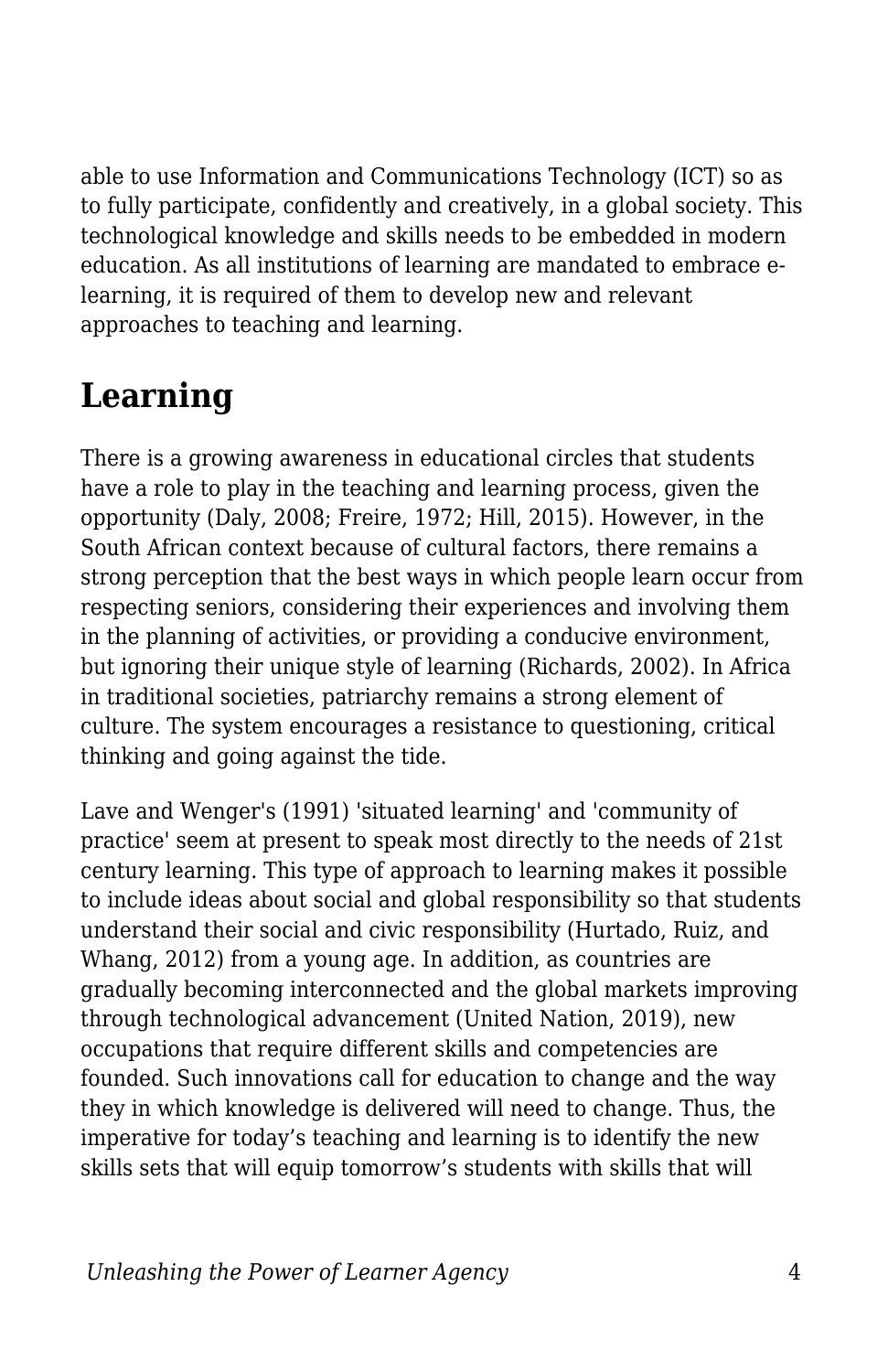enable them to deal with the challenges of the Fourth Industrial Revolution.

Heutagogy challenges the traditional way of teaching and learning. Researchers such as Alraqas (2020), Hase & Kenyon (2007) support the view that learning has become more self-directed and selfdetermined. In this learning approach, for example, students are required to critically interrogate their own thoughts, learning and reflecting on what is learned and how it is learned. Heutagogy (SDL) as a major shift towards learner-centred learning could assist South African educational institutions to move away from a passive teacher centred approach to a more active, learner centred approach. This means there is a growing acceptance that students should play a greater role in the teaching and learning process, given the opportunity (Daly, 2008; Freire, 1972; Hill, 2015).

One of the pillars of heutagogy is the autonomy that students have to develop and acquire. As that happens, educators have to relinquish their total control of learning, shifting to a learner centred approach, if they are to thrive in a heterogeneous classroom. This is a huge change, where students need a new framework of learning and teachers a new teaching framework that empowers students to take responsibility for their own learning. An old mind set in the South African context, related to cultural factors, suggests that the best way students learn occurs from respecting seniors, considering their experiences and involving them in the planning of activities, or providing a conducive environment, but ignoring their unique style of learning (Richards, 2002). In this case, critical thinking and autonomy could create a barrier to the successful implementation of a heutagogical approach.

Figure 2

Self-determined student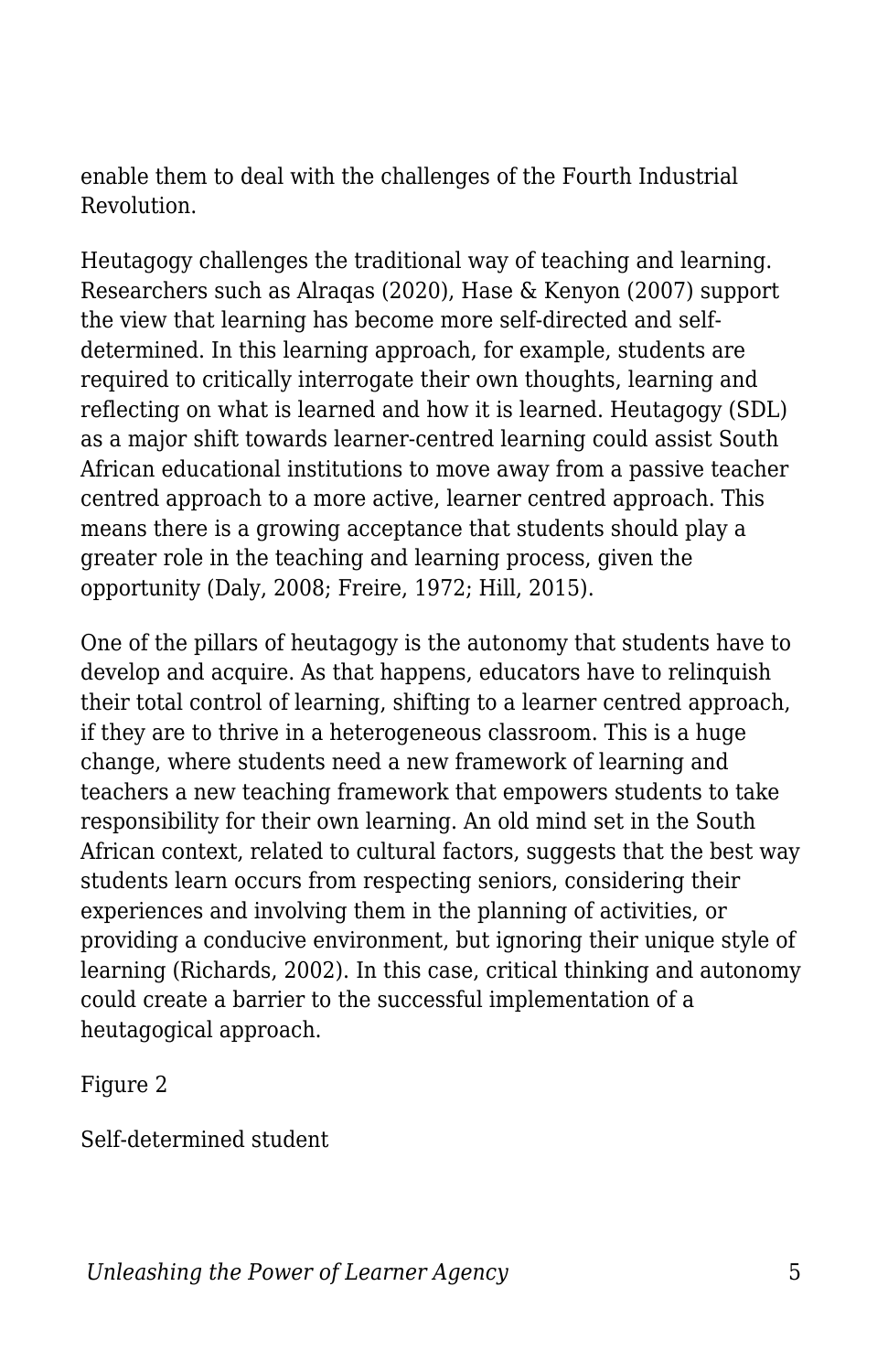

Figure 2 shows how the student is guided towards self-determined learning through the provision of instruction at appropriate levels (after Bloom) mediated through appropriate technological tools (Cennamo, Baum, Newbill & Finn, 2012; McNierney, 2004). The instruction takes into account the diverse styles of learning of each learner, their heterogeneity on so many levels, and with the development of critical thinking skills, the learner becomes autonomous. Not only does self-determined learning require motivation to carry out tasks, it is also about how people learn, and their capability to unlearn existing methods.

Self-determined learning also challenges the curriculum and explores new ways of teaching and learning. It, therefore, requires engagement and social interactivity between, students and students, students and teachers as well. Vygotsky (1978) argues that optimal learning takes place when taught from a social interactive paradigm in which students are encouraged to share, exchange, negotiate and make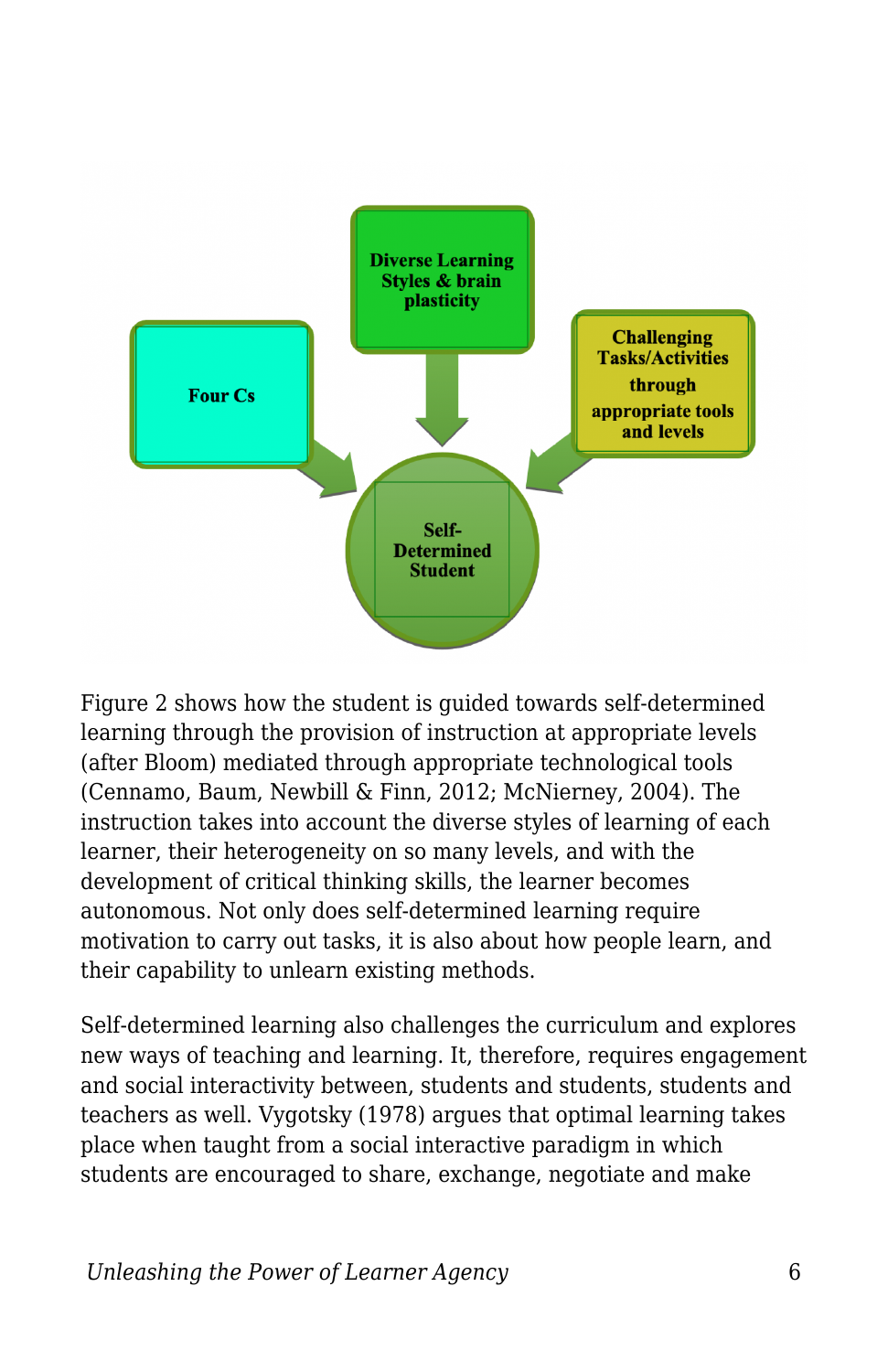meaning to help construct new knowledge. We need to design education systems that are based on the "optimism of the students, not the pessimism of the educators" and heutagogy, as a learning process that is learner-centric would help us to do that.

### **User-centred instructional design for effective teaching and learning**

The learning partnership in which the students and the lecturers are placed in an e-learning context requires a knowledge of user-centred design theory and practice to effectively deliver the content of the course (Newby, Stepich, Lehman & Russell, 2000). Each page design, for instance, should reflect such principles as chunking, use of sidebars, and multiple headings; readability levels should be between 8 and 10 (Campbell, 2004). Goals need to be clearly articulated, as does the value of the learning for the students in pursuit of their own ambitions for success (West, 2010).

The problem of having a diversity of students should compel the design to be 'participatory' (Schuler & Namioka, 1993). By designing different learning activities and tasks that accommodate many diverse styles of learning, students are helped to recognise and determine for themselves the best way in which they learn. The designer of the programme should take into consideration a number of matters which are important for a heterogeneous student body, such as English language fluency, study habits, communication habits, time available for finishing assignments, gender, mobility and accessibility (Campbell, 2004). UNISA used to separate the design elements of the course from the content. It falls increasingly on the lecturers now to design online courses. The need for teachers to be proficient in instructional design has become more and more important. A needs assessment of the students when preparing or revising the programme goes a long way towards effective teaching and learning and assists students to take ownership of their own learning when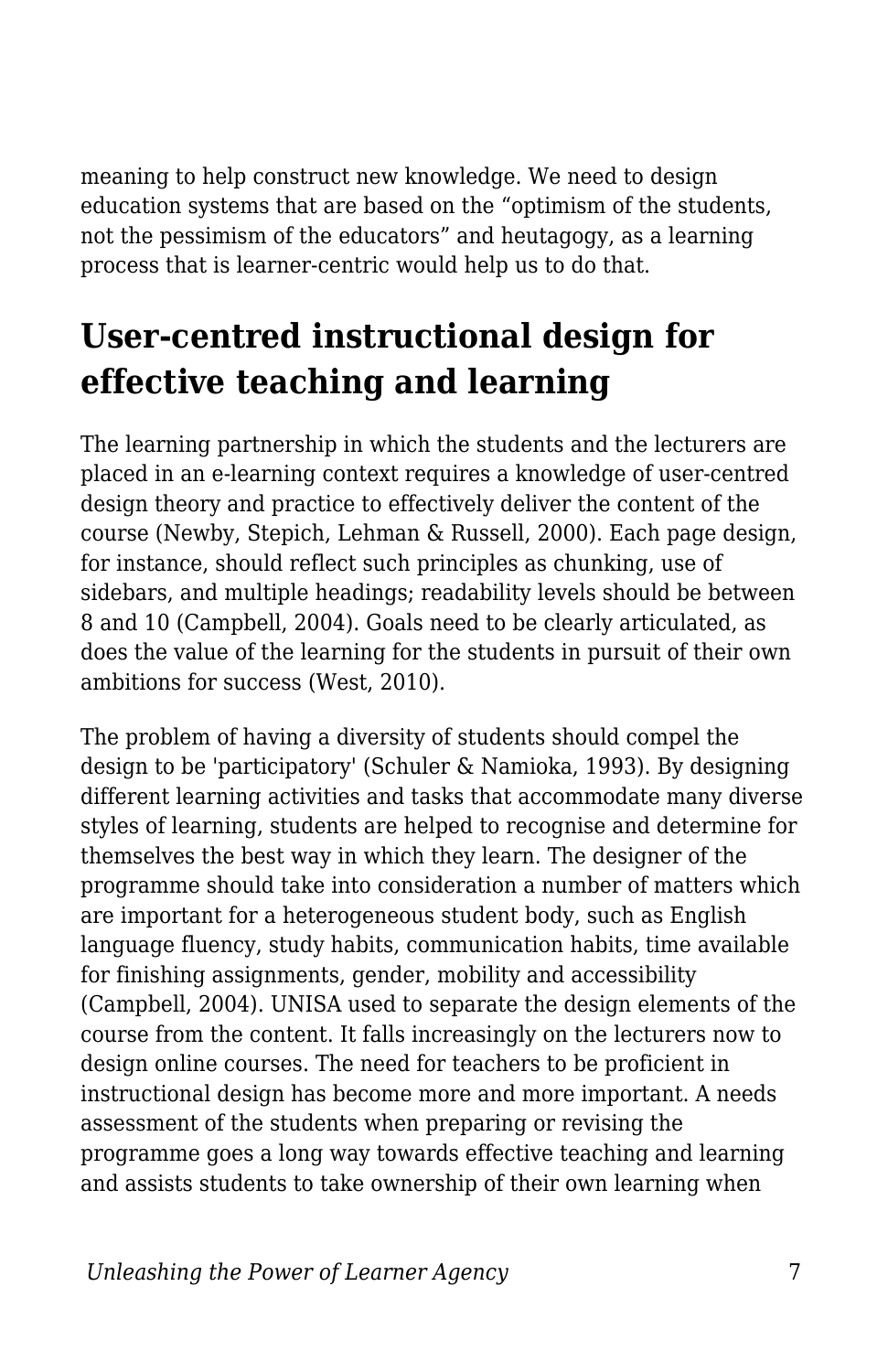their needs are met.

Bloom's taxonomy is a foundation tool for instructional design (Shabatura, 2013). Using Shabatura's *Bloom's Taxonomy Verb Chart* to choose suitable verbs to match learning outcomes at the different levels of understanding from lowest to highest, is another technique in effective instructional design. Campbell's (2004) provides extensive and valuable advice as well as excellent sources for further techniques to consider in instructional design for e-learning. The design of activities in e-learning should be structured in such a way that students are given the opportunity to work on their own in groups, pairs or independently. It is about time that educators relinquish their classroom dominance and shift the focus of learning from the teacher back to the learner and learning (Blaschke & Hase, 2016), and take into consideration the unique learning styles and human intelligence of each learner, if we are to produce a true self-determined learner.

In response to market demand for creative and competent employees who can respond to new and complex work environments, there has been renewed interest in heutagogy. When combined with today's technology, heutagogy offers a holistic framework for teaching and learning that supports development of self-determined, autonomous students and provides a basis for creating holistic, learner-centred education environments (Blaschke and Hase, 2016).

### **Delivery of e-learning**

The plethora of digital devices, both stationary and mobile, which enable access to e-learning should not seem daunting as they are tools which can be used to good effect with good planning. Carrington's (2016) Pedagogical Wheel is an elementary illustration of how to match the levels of Bloom's cognitive taxonomy to the desired learning outcomes and the technological mode or tool which would be most suitable to use, so that theory, practice and application are linked (Carrington (2016). The wheel can be found at: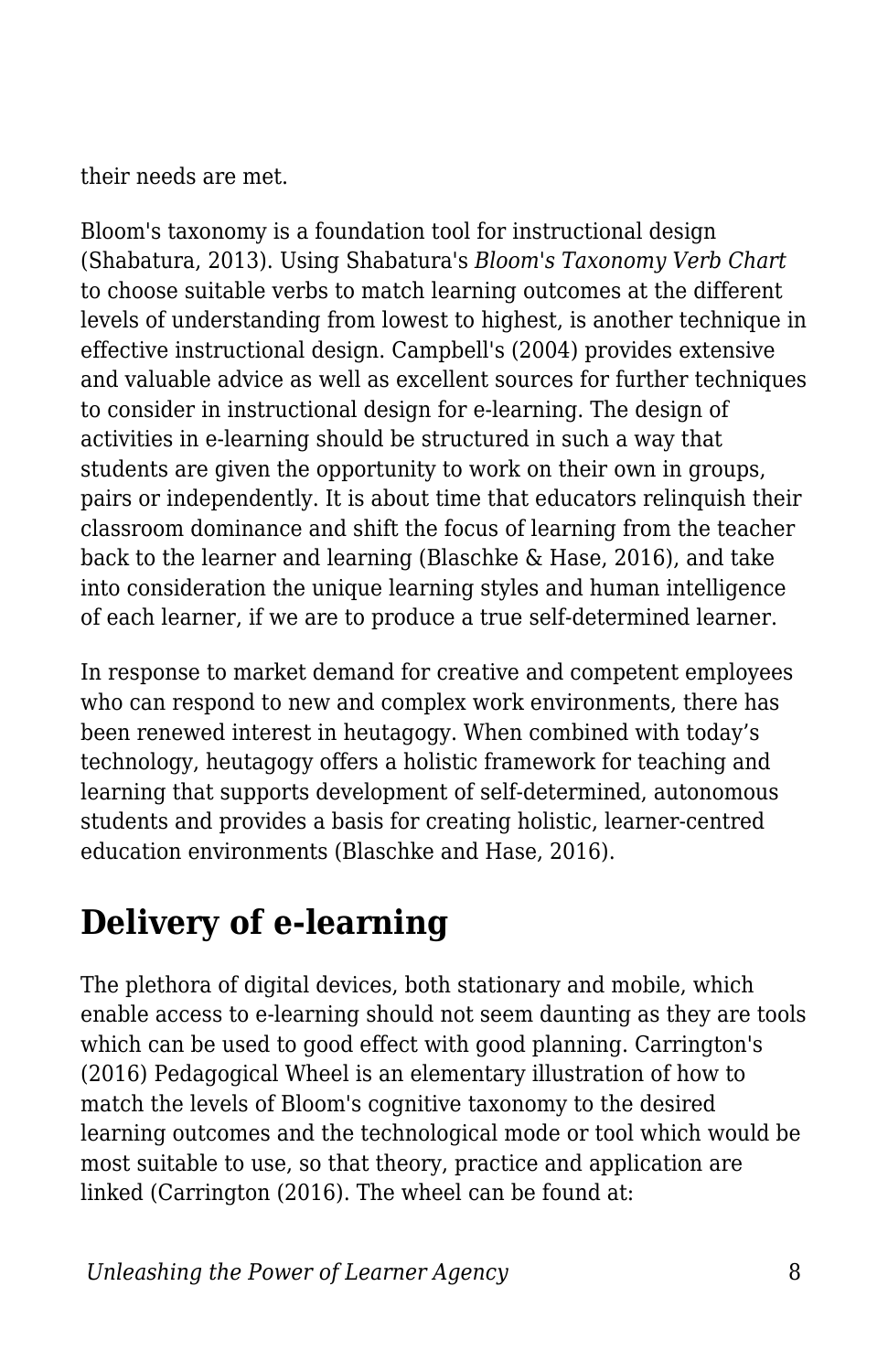#### [https://edtechbooks.org/-myr](https://educationtechnologysolutions.com/2016/06/padagogy-wheel/).

This is a valuable aid to lecturers and the internet has videos and many supportive materials free for use. Managing the outcomes of one's e-learning programmes with help from internet support should assist lecturers who are not au fait with technology (McNierney, 2004). That expertise developed and passed on to pupils gives impetus to both parties as students.

Teaching as a profession cannot be seen in isolation from technological advancements. More than just technological literacy needs to be taken into account, a greater focus on the integration of technology into lecturers' instructional practices, and a review of teacher professional development of post qualification and new approaches and curriculum pre-qualification is urgent. It is predicted that students will be expected to learn beyond just answering basic questions, and to expect new cognitive pathways (World Economic Forum, 2017). They will want their curiosity to be aroused. Jack Ma at WEF (2017) stated that if we do not change the way we teach, thirty years from now we will be in trouble, if students are not prepared now.

### **Developing critical thinking skills**

As one of the so called 'four Cs', critical thinking is a necessity for the 21st century (Blaschke & Hase, 2015; Brown, 2015; Salehi, 2018). It is the ability to think clearly and rationally, understanding the logical connection between ideas, thinking about one's own thinking (Lai, 2011). It is assumed that critical thinkers are at a level where they are able to engage in dialogues, question ideas and reasoning (Guest, 2000; Lloyd & Bahr, 2010). They ask questions, reflecting on various issues as an indication of thinking independently. They rely on a scientific mind-set, not a superstitious one (important for South African students). Skills for critical thinking are a crucial resource that resonate with a self-directed teaching strategy (Snyder & Snyder,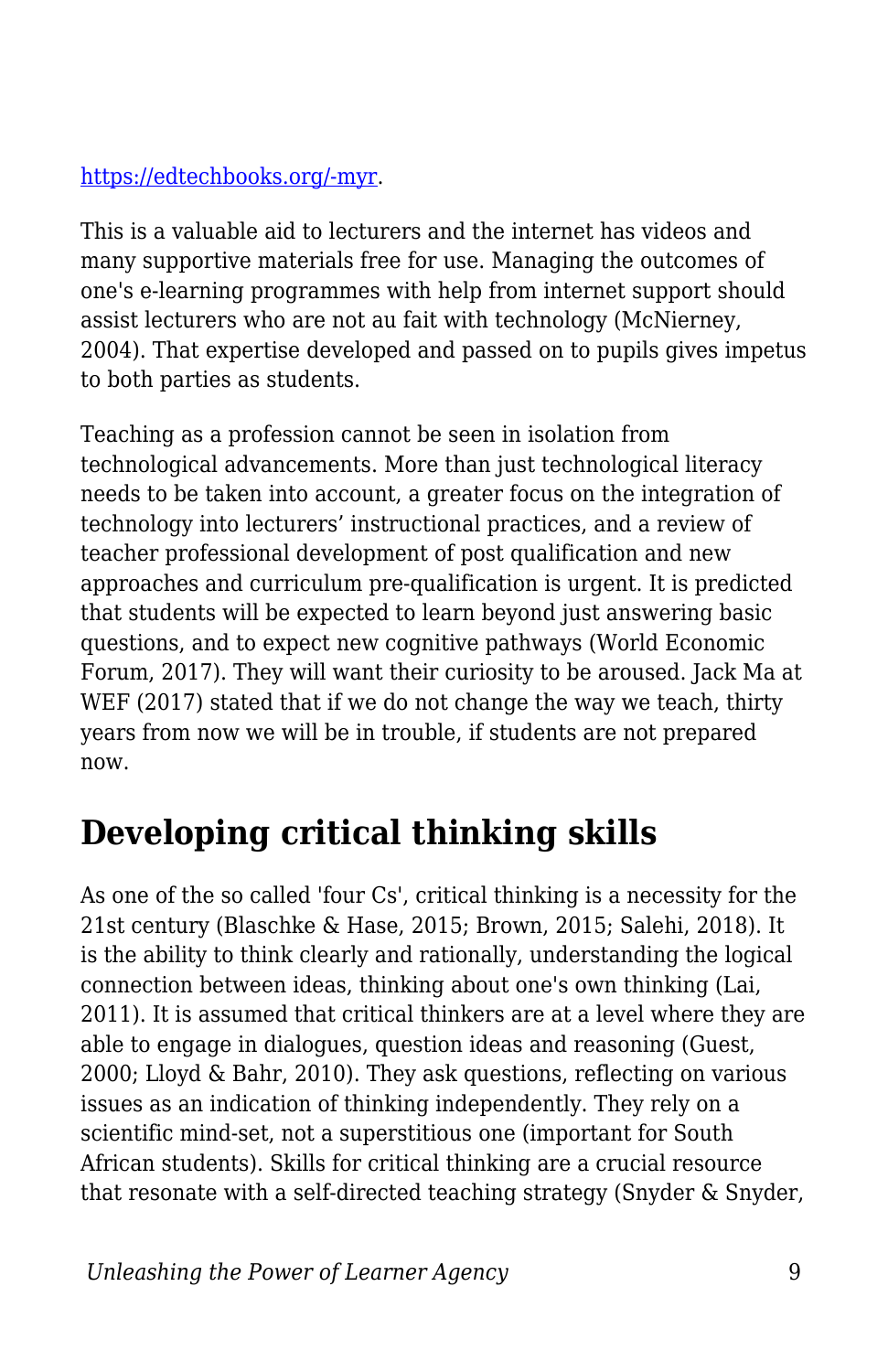#### 2008).

It is assumed that university level students must have reached the level of critical thinking asking hard questions. Unfortunately, it is not always the case, considering the situation and context in which many of UNISA students exist. A self-determined approach to learning requires students to have developed critical thinking skills. These skills involve cognitive operations that enable them to interpret and/or analyze, solve problems, create, synthesize and evaluate (Basri, Purwanto, As'ari, & Sisworo, 2019; [Nilson,](https://www.facultyfocus.com/author/linda-b-nilson-phd/) 2018). These are much needed skills even beyond career development. They can be developed, learned, practised and continually integrated into the curriculum to engage students in active learning (Blaschke & Hase, 2015; Salehi, 2018). For example, developing skills at a lower level would include reading a newspaper article and discussing how they comprehend it, writing a few paragraphs explaining their understanding of the content. This represents a lower level of Bloom's Taxonomy.

To evaluate or assess whether the students have become critical thinkers who can solve problems, there are several suggestions from Kivunja (2015). Examples are tasks which show that the students have reflected on what they have learnt and discussed, its value in real life situations, debated a controversial issue from public media, performed a self-assessment exercise after completing a major project, reviewed how they have achieved the programme's learning outcomes and shown they recognize bias and misinformation in internet resources.

### **Cogntive development and selfdetermined learning**

To help students become self-determined students, it is important to give those challenging activities and questions to stimulate their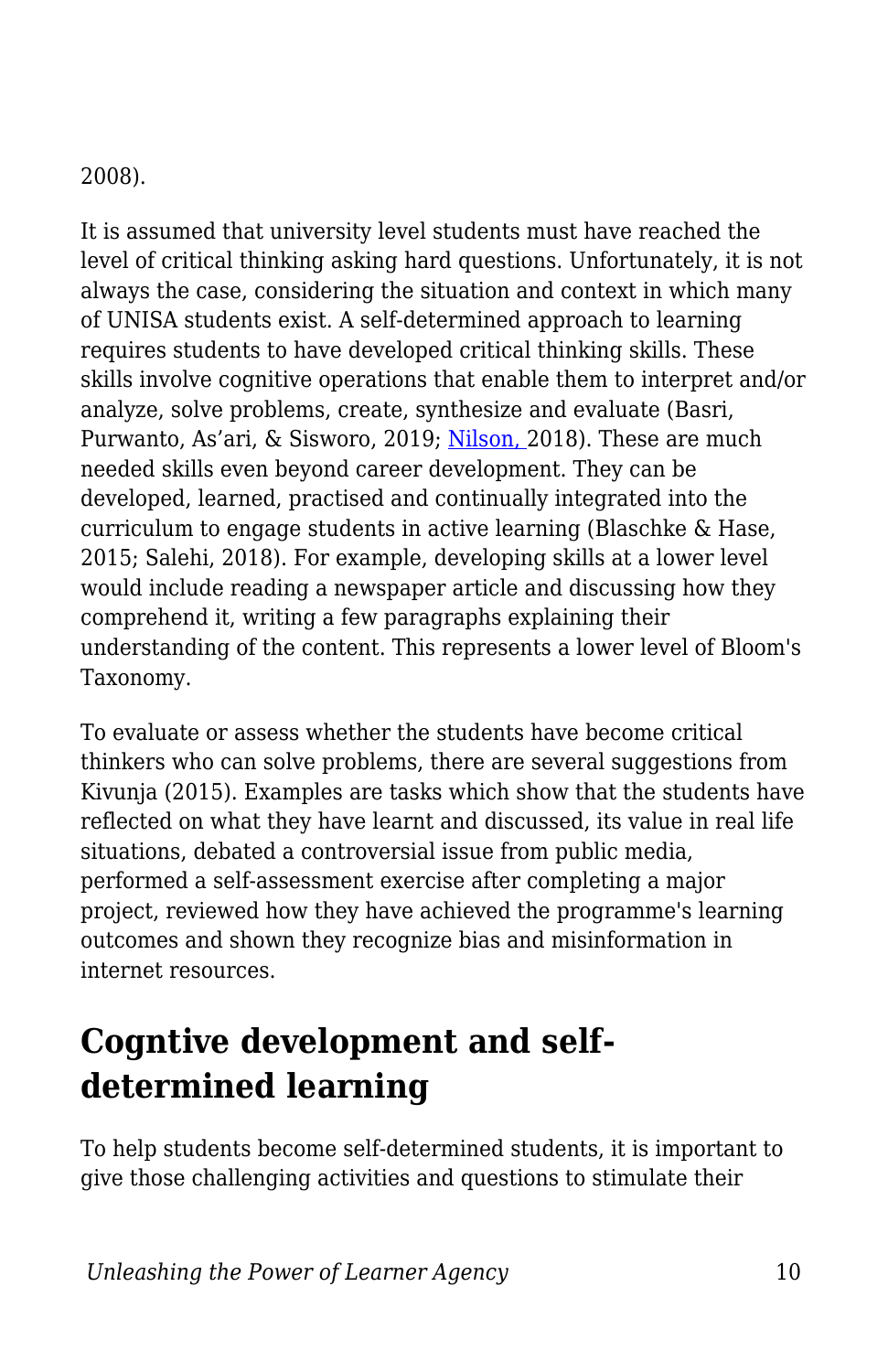thinking, forcing them to critically examine their existing perspectives (Vygotsky, 1978). Challenging tasks promote cognitive development and metacognition grows when students interact with other people and learning material. Cognitive development through social interaction, between people, students and student, student and lecturer, and/or tools that facilitate learning are recognised as excellent learning opportunities in an indirect way (Mutekwe, 2018).

Most important in the self-determined learner is thinking about one's own thinking - metacognition. Metacognition is an act of thinking about HOW? and WHY? (Siewierski, 2015). The how and why questions are ways of asking oneself deep questions, introspecting on one's beliefs and reflecting. Employing metacognitive strategies to learning helps students become aware of their development, understanding of issues as they keep on reflecting on their work. This leads to independence, the results suitable for self-determined learning. Self-determined students will be able to think, analyse, reflect, plan and organize, monitor their own work, direct their own learning, and to self-reflect along the way. Ongoing practising of this strategy is empowering and encourages students to take charge of their own learning.

#### **Learning and teacher competenciess required for self-determined learning**

Students need critical thinking, problem solving, creativity, communication, decision making skills and more to construct new knowledge through pedagogical use of technology. To do that estudents in distance education need to develop skills associated with self-determined learning because as independent students they would need to make choices, set priorities and manage own lives, make decisions (Hui & Tsang, 2012) to succeed.

Unfortunately, our South African society remains patriarchal,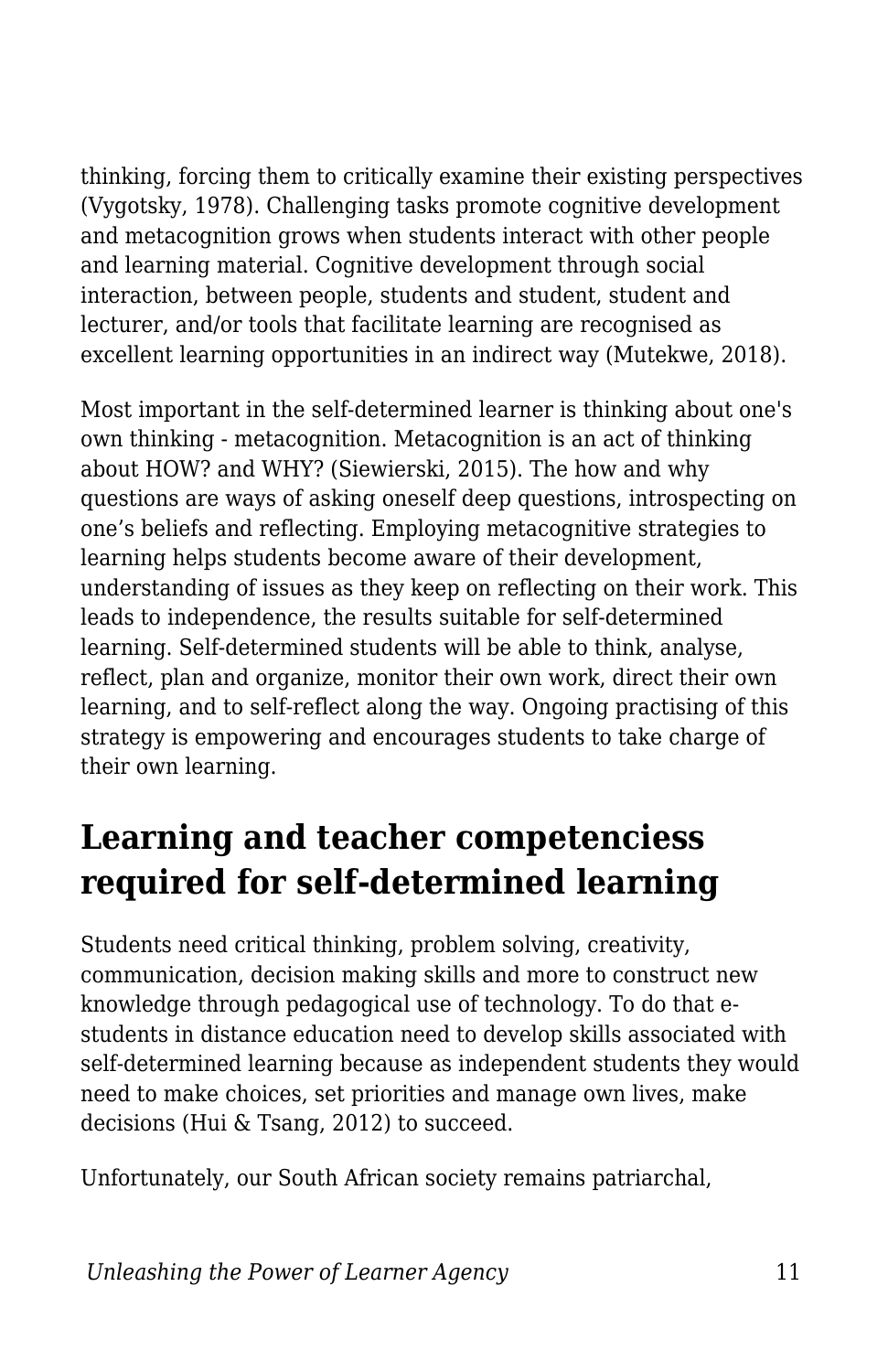authoritarian, non-critical and this is a prominent feature of our education process. So, for the learner to develop agency to empower her/himself, to gain problem solving skills, reflective skills, selfevaluation and monitoring skills are needed whether in academic learning, vocational learning or self-management and development learning through being encouraged to use action learning, goal setting, process management, and outcomes determination. In an environment of self-analysis, the learner can develop a positive "Yes I can" philosophy. In turn this attitude enables teachers to more effectively facilitate knowledge acquisition, while the learner can test their process against goals and objectives. Development of new learner-teacher partnerships, in which the teacher guides, rather than teaches, could lead to deeper learning, understanding and appreciation of the subject content through using action learning – breaking up learning into bite-sized goals once outcomes have been identified, and using peer discussions to achieve self-realisation.

#### **Self-Determined Learning in a Heterogeneous Classroom**

Developing techniques of self-determined learning in a heterogeneous classroom may be difficult, given the range of learning background and abilities of students enrolled for the module. Heterogeneity in any one classroom would represent students with diverse cultural, racial, religious, and linguistic backgrounds; family structures; socioeconomic status; and ability levels (Kronberg et al., 1997). However, it is the responsibility of the facilitator to motivate and encourage students to identify own learning style as students with diverse backgrounds and abilities pose different challenges (Diallo & Maizonniaux, 2016). It is important to set meaningful, inclusive and effective assignments and activities to serve all students (Vedder, Horenczyk, Liebkind & Nickmans, 2006). It would then mean the facilitator would design activities and tasks to accommodate students of this diverse group. As self-determined learning is a student-centred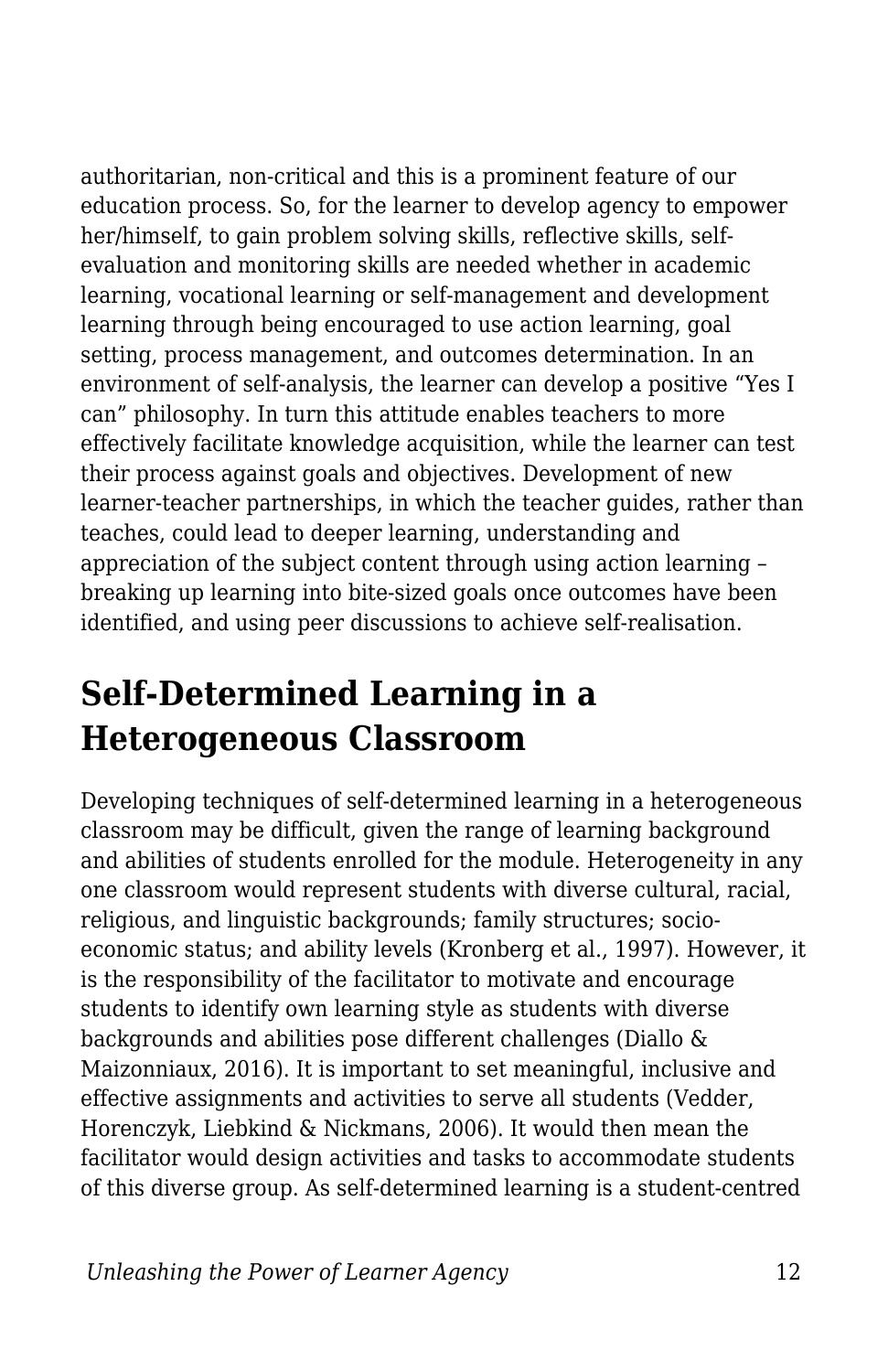teaching strategy and meant to develop independence, build capacity, capability and the future of many students, activities should be designed in a way that meets the needs of all students. Nonetheless, embracing diversity is conducive for development and learning, having to understand the style of learning employed by many students.

It is known world-wide that technology has made it possible for people to access data and resources in their environment, share information using diverse multimedia, and also collaborate with each other (Luckin et al, 2011). This is a requisite for the heutagogical approach to teaching and learning. Generating a conducive learning context for the learner is imperative to support students to access and use technological resources effectively as an empowering technique for students to become independent and able to create their own learning contexts. A learner centric environment for example, provides students with the opportunities to develop own learning materials, record own videos or audio and then share it with other students online. Activities of this nature may accommodate heterogeneity.

### **Conclusion**

With all institutions of learning moving towards and finally embracing the world of distance learning, otherwise known as e-learning, such a time would require the moving away from old and outdated ways of teaching, into new and relevant approaches to teaching and learning. As mentioned above, it is no longer in the interests of both the students and the teachers to consider mundane teacher-centred learning approaches, in their passivity, as the "best learning methods". Students, particularly in the  $21<sup>st</sup>$  century, are required to be critical thinkers, problem solvers, creatives, communicators and decision makers among other things in order to succeed within environments of independent learning. Self-determined learning in a heterogeneous classroom would thus be the most feasible solution, as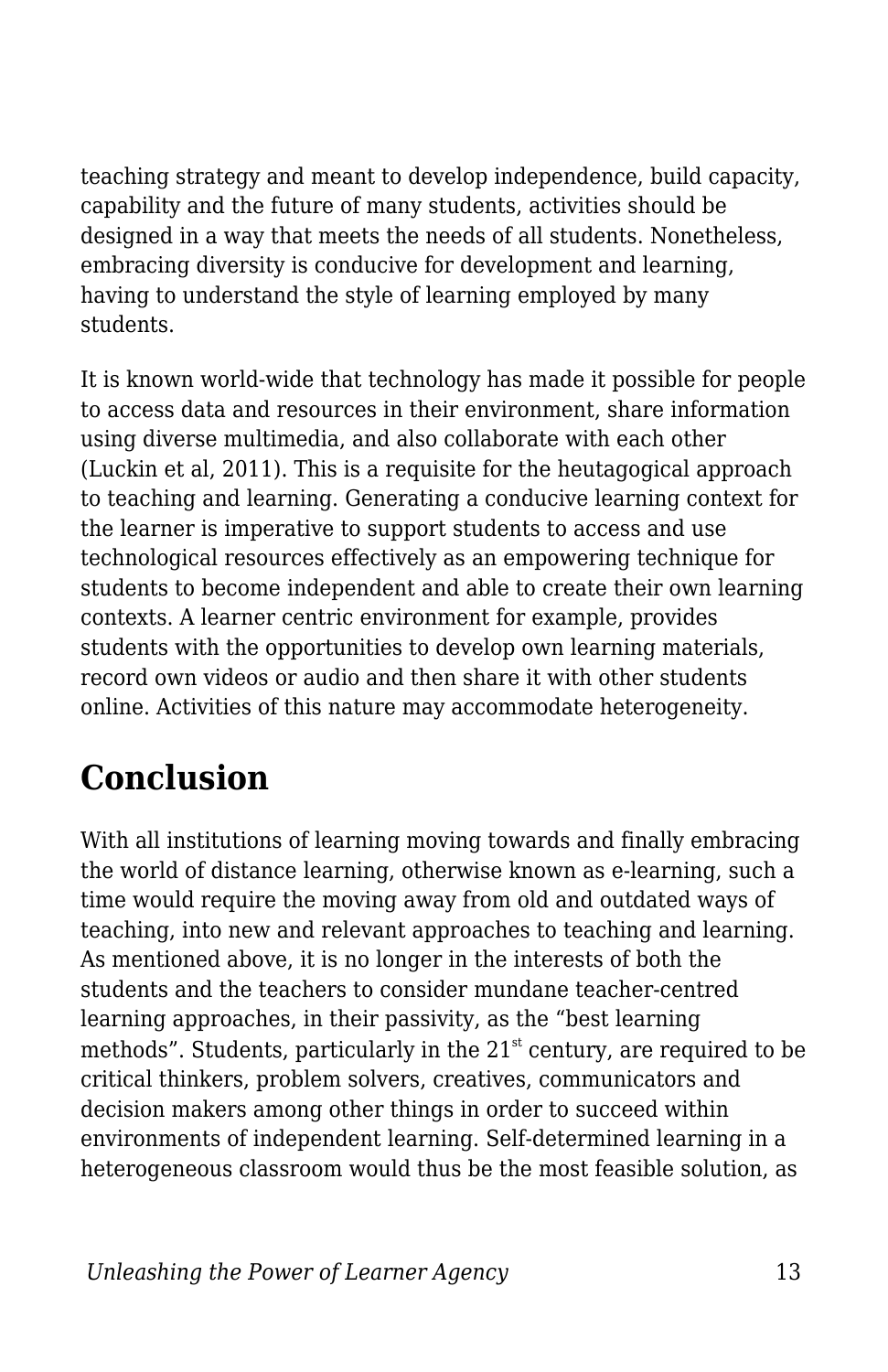it allows students to take initiative for their own learning – in terms of identifying their learning needs and resources, formulating personal learning goals, implementing strategies for problem solving, while reflecting on the entire process of learning.

#### **References**

- Abbad, M. M., Morris, D., & de Nahlik, C. (2009). Looking under the bonnet: Factors affecting student adoption of e-learning systems in Jordan. *The International Review of Research in Open and Distance Learning, 10*(2), 596-622.
- Basri, H., Purwanto, As'ari, A. R., & Sisworo. (2019). Investigating critical thinking skill of junior high school in solving mathematical problem. *International Journal of Instruction, 12*(3), 745-758.
- Bates, A.W. (2005). *Technology, e-learning and distance education* (2nd ed). Routledge.
- Bezuidenhout, L., Leonelli, S., Kelly, H. & Rappert, B. (2017). Beyond the digital divide: Towards a situated approach to open data. *Science and Public Policy, 44*(4), 464–475.
- Biggs, J. (2001). Enhancing learning: A matter of style or approach? In R. J. Sternberg & L.-f. Zhang (Eds.), *The educational psychology series. Perspectives on thinking, learning, and cognitive styles* (pp. 73–102). Lawrence Erlbaum Associates Publishers.
- Blair, N. (2012). Technology integration for the new 21st century learner. *Principal, 91*(3), 8–13.
- Blaschke, L.M., & Hase, S. (2015). Heutagogy: A holistic framework for creating 21st century self-determined learners. In B. Gros & M. Maina Kinshuk (Eds.), *The future of ubiquitous learning: Learning designs for emerging pedagogies* (pp.25-40). Springer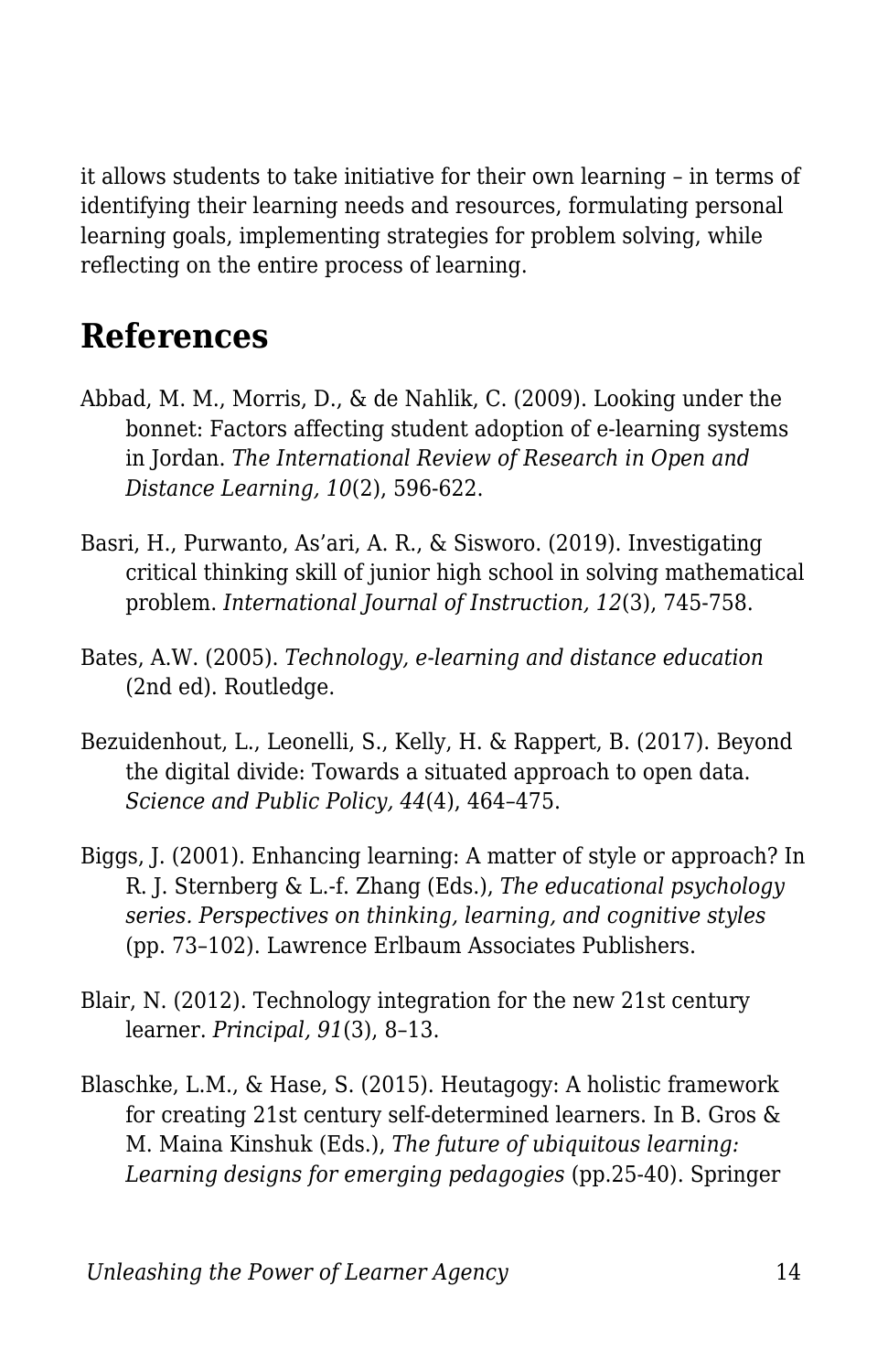Verlag.

- Brown, B. (2015). Twenty first century skills: A bermuda college perspective. *Voices in Education, 1*, 58–64.
- Campbell, K. (2004). *E-ffective writing for e-learning environments*. Hershey
- Carr, N. (2010). *The shallows: What the Internet is doing to our brains*. NY W W Norton & Company.
- Carrington, A. (2016). *The Pedagogical Whee*l. [https://edtechbooks.org/-myr](https://educationtechnologysolutions.com/2016/06/padagogy-wheel/).
- Cennamo, K., Baum, L., Newbill, P. & Finn, T. (2012). Teaching to develop critical and creative thinking skills. In P. Resta (Ed.), *Proceedings of SITE 2012--Society for Information Technology & Teacher Education International Conference* (pp. 3553-3557). Austin, Texas, USA: Association for the Advancement of Computing in Education (AACE). https://www.learntechlib.org/primary/p/40144/.
- Daly, N. (2008). Not empty vessels: New Zealand pre-service additional language teacher identity. *Waikato Journal of Education, 14*, 5-13.
- Diallo, I., & Maizonniaux, C. (2016). Policies and pedagogies for students of diverse backgrounds. *International Journal of Pedagogies and Learning, 11*(3), 201-210.
- Department of Education (DoE). (2004). *The South African White Paper on e-Education*. South Africa.
- Doidge, N. (2007). *The brain that changes itself: Stories of personal triumph from the frontiers of brain science*. Silberman Books.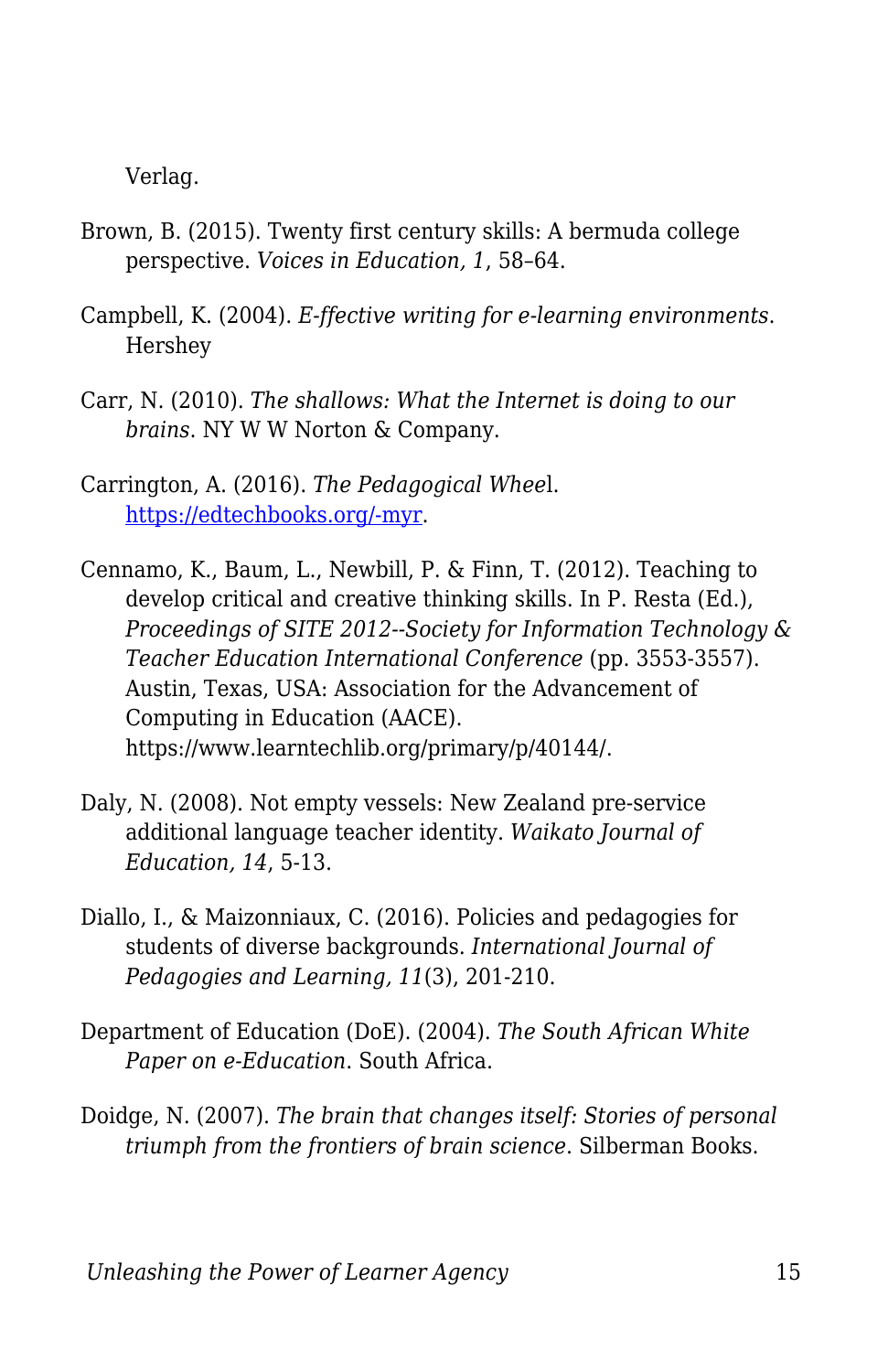Fleming, N. D., & Mills, C. (1992). Helping students understand how they learn. *The Teaching Professor, 7*(4). Madison, Wisconsin, USA: Magma Publications.

Freire, P. (1972). *Pedagogy of the oppressed.* Penguin.

- Guest, K. (2000). Introducing critical thinking to non-standard entry students: The use of a catalyst to spark debate. *Teaching in Higher Education, 5*, 289-299.
- Hase, S., & Kenyon, C. (2013). The nature of learning. In S. Hase & C. Kenyon (Eds.) *Self-determined learning: Heutagogy in action* (pp. 19-38). Bloomsbury.
- Hill, L.F. (2015). *Pedagogical and Andragogical Learning*. http://www.authorsden.com/visit/viewArticle.asp?id=1416
- Hoerner, N. (2013). *The seven learning styles: How do you learn?* https://www.inspireeducation.net.au/blog/the-seven-learning-style s/
- Hui, E. K. P, & Tsang, S. K.M. (2012). Self-determination as a psychological and positive youth development construct. *The Scientific World Journal,* 1-7.
- Keller, C., & Cernerud, L. (2002). Students' perception of e-learning in university education. *Learning, Media and Technology, 27*(1), 55-67
- Kimball, R. (2008). *Tenured radicals: How politics has corrupted our higher education*. Chicago: Ivan R. Dee.
- Kivunja, C. (2015). Exploring the pedagogical meaning and implications of the 4Cs "super skills" for the 21st century through Bruner's 5E lenses of knowledge construction to improve pedagogies of the new learning paradigm. *Creative Education, 6,*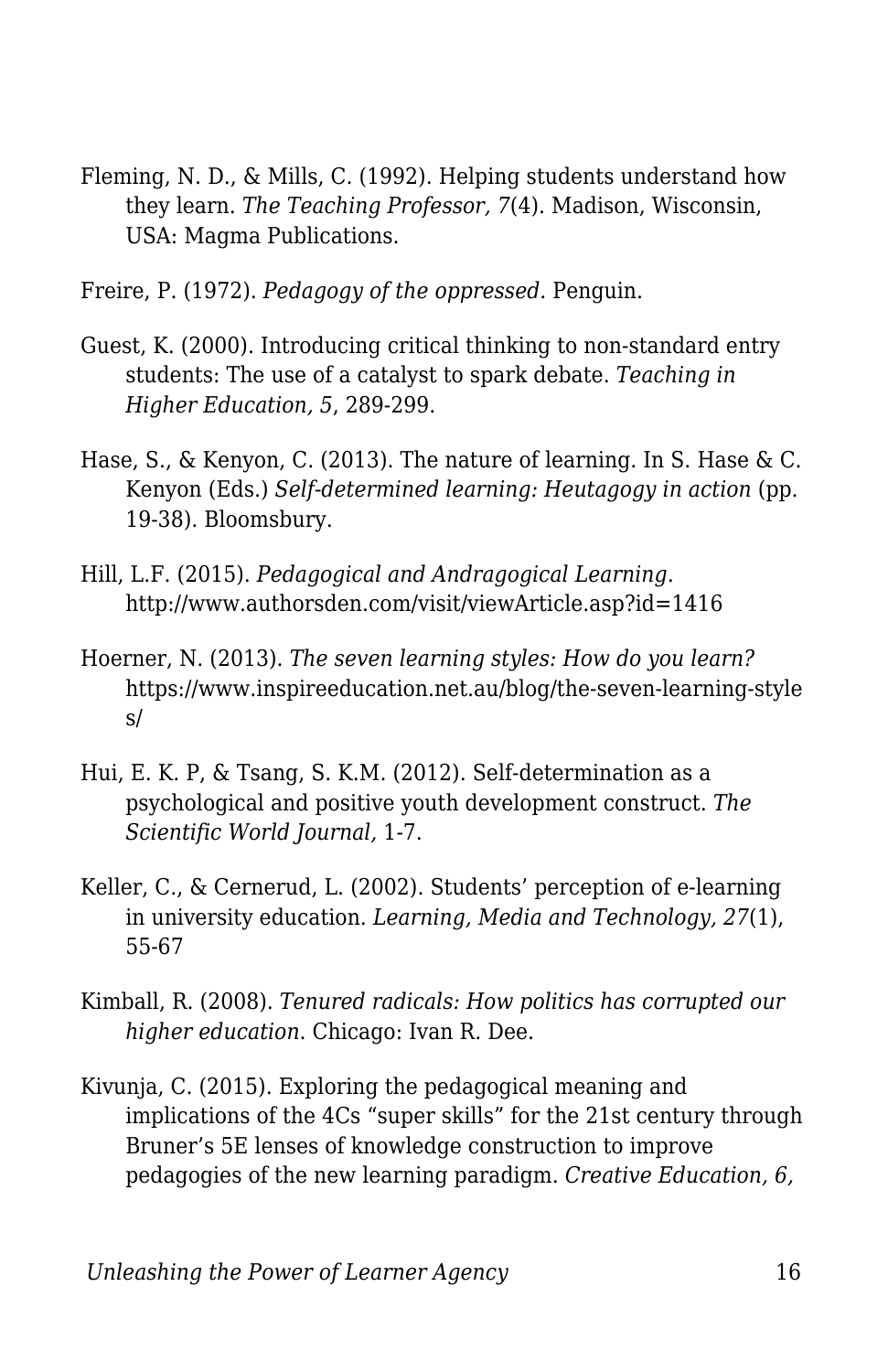224-239

- Kronberg, R., York-Barr, J., Arnold, K., Gombos, S., Truex, S., Vallejo B., & Stevenson, J. (1997). *Differentiated teaching and learning in heterogeneous classrooms: Strategies for meeting the needs of all students*. Minnesota Univ., Minneapolis. Inst. on Community Integration.
- Kurt, S. (2018). TPACK: Technological pedagogical content knowledge framework, in *Educational Technology*. [https://edtechbooks.org/-FIP](https://educationaltechnology.net/technological-pedagogical-content-knowledge-tpack-framework/)
- Lai, E. R. (2011). *Critical thinking: A literature review research report*. Parsons Publishing.
- LaRose, R., Gregg, J. & Eastin, M. (1998). Audio graphic tele-courses for the web: An experiment. *Journal of Computer Mediated Communications, 4*(2). https://doi.org/10.1111/j.1083-6101.1998.tb00093.x
- Lave, J. & Wenger, E. (1991). *Situated learning: Legitimate peripheral participation*. Cambridge University Press.
- Letseka, M., Letseka, M.M., & Pitsoe, V. (2018). *The challenges of elearning in South Africa: Trends in e-learning*. [https://edtechbooks.org/-ItQE.](https://www.intechopen.com/books/trends-in-e-learning/the-challenges-of-e-learning-in-south-africa)
- Lloyd, M., & Bahr, N. (2010). Thinking critically about critical thinking in higher education. *International Journal for the Scholarship of Teaching and Learning, 4*(2). https://doi.org/10.20429/ijsotl.2010.040209 .
- Luckin, R., Clark, W., Garnett, F., Whitworth, A., Akass, J., Cook, J., Day, P., Ecclesfield, N., Hamilton, T., & Robertson, J. (2011). Learner-Generated Contexts: A Framework to Support the Effective Use of Technology for Learning. In M. J. W. Lee, & C.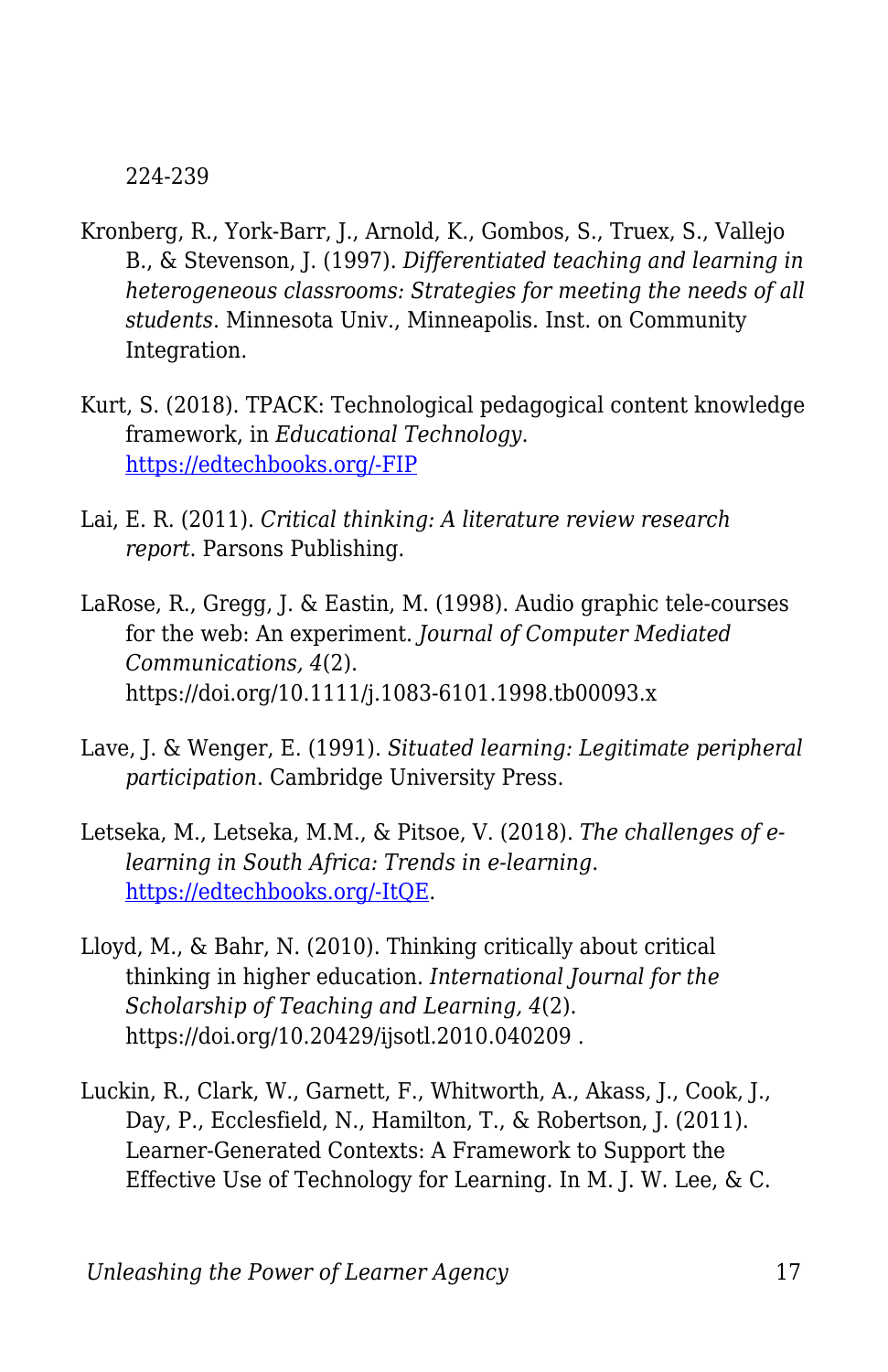McLoughlin (Eds.), *Web 2.0-Based E-Learning: Applying Social Informatics for Tertiary Teaching* (pp. 70-84). IGI Global.

- McNierney, D. (2004). Case study: One teacher's edyssey through resistance and fear. *TechTrends, 48*, 64-69. http://dx.doi.org/10.1007/BF02763533.
- Mishra, P., & Koehler, M. J. (2006). Technological pedagogical content knowledge: A framework for integrating technology in teachers' knowledge. *Teachers College Record, 108*(6), 1017–1054
- Mutekwe, E. (2018). Using a Vygotskian sociocultural approach to pedagogy: Insights from some teachers in South Africa. *Journal of Education, 7*1, 58 - 71,
- Newby, T. J., Stepich, D. A., Lehman, J. D., & Russell, J. D. (2000). *Instructional technology for teaching and learning: Designing instruction, integrating computers, and using media* (2 ed.). Prentice-Hall.
- Nilson, L.B. (2018, October 4). *Teaching critical thinking: Some practical points*. [https://edtechbooks.org/-rEc](https://www.facultyfocus.com/articles/effective-teaching-strategies/teaching-critical-thinking-practical-points/)
- Richards, K. (2002). Teaching students with diverse backgrounds. *The Korean language in America, 4*, 65-76
- Salehi, S.E. (2018). *Critical thinking as a 21st century skill: Conceptions, implementation and challenges in the EFL classroom.*
- Schuler, D., & Namioka, A. (1993). *Participatory design: Principles and practices*. Erlbaum.
- Schwartz, J., & Begley, S. (2003). *The mind and thebBrain: Neuroplasticity and the power of mental force*. Harper Perennial.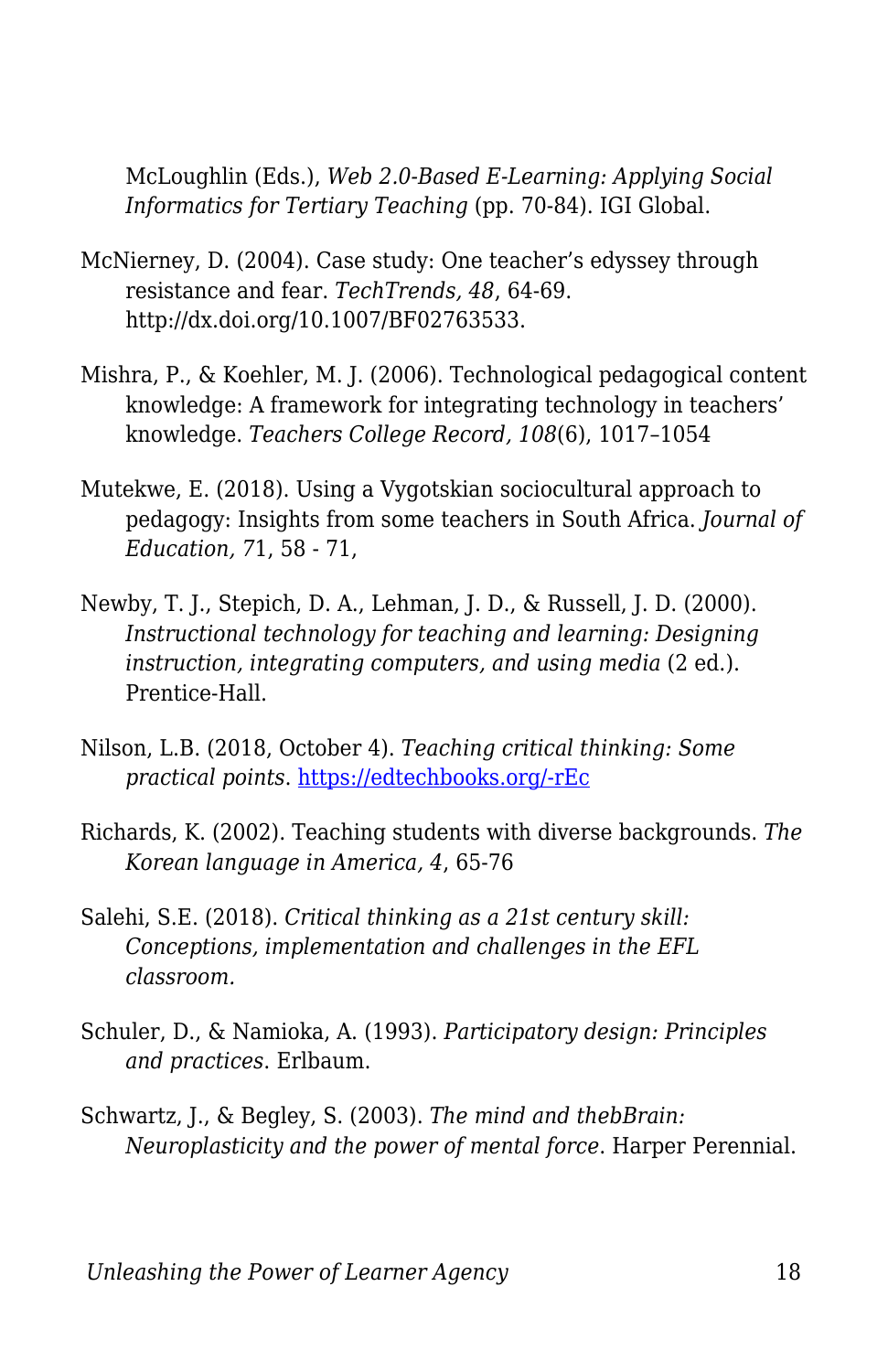- Setlhako, M.A. (5 October, 2018). Tech makes new demands on teachers. *Mail and Guardian*.
- Shabatura, J. (Sep 27, 2013). *Using Bloom's taxonomy to write effective learning objectives.* https://tips.uark.edu/author/jshabatu/page/2/.
- Siewierski, C. (2015). *Introduction to scholarship*. Oxford University Press.
- Snyder, L.G., & Snyder, M.J. (2008). Teaching critical thinking and problem solving skills. *The Delta Pi Epsilon Journal, 1*(2), 90-97.
- United Nations (UN). (2019). *Digital economy report 2019: Value creation and capture: Implications for developing countries*. https://unctad.org/en/PublicationsLibrary/der2019\_en.pdf
- Vandeyar, S. (2014). *Good practices in culture-rich classrooms: Research-informed perspectives*. Oxford University Press: Cape Town.
- Vedder, P., Horenczyk, G., Liebkind, K., & Nickmans, G. (2006). Ethno-culturally diverse education settings: Problems, challenges and solutions. *Educational Research Review, 1*, 157-168.
- West, R.E. (2010). Foundations of learning and instructional design technology: The past, present, and future of learning and instructional design technology. *EdTech Books*. [https://edtechbooks.org/-BYo](https://edtechbooks.org/lidtfoundations/careers_in_consulting)
- World Economic Forum. (March, 2017). *The future of jobs and skills in Africa: Preparing the region for the Fourth Industrial Revolution*. http://www3.weforum.org/docs/WEF\_EGW\_FOJ\_Africa.pdf
- Vygotsky, L. S. (1978). *Mind in society: The development of higher psychological processes*. Harvard University Press.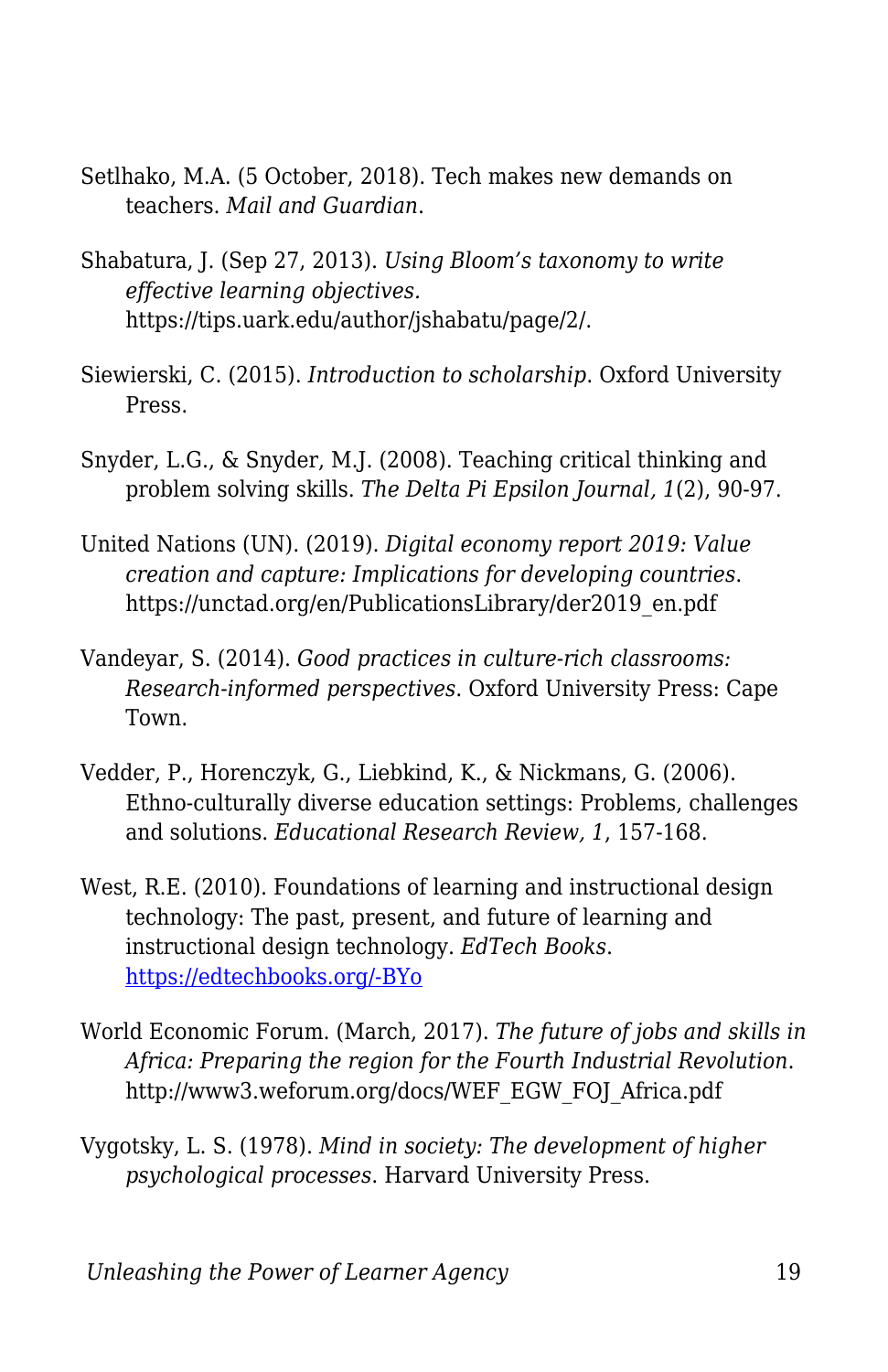Zhang, Z., & Kenny, R. (2010). Learning in an online distance education course: Experiences of three international students. *The International Review of Research in Open and Distributed Learning, 11*(1), 17-36. Athabasca University Press.